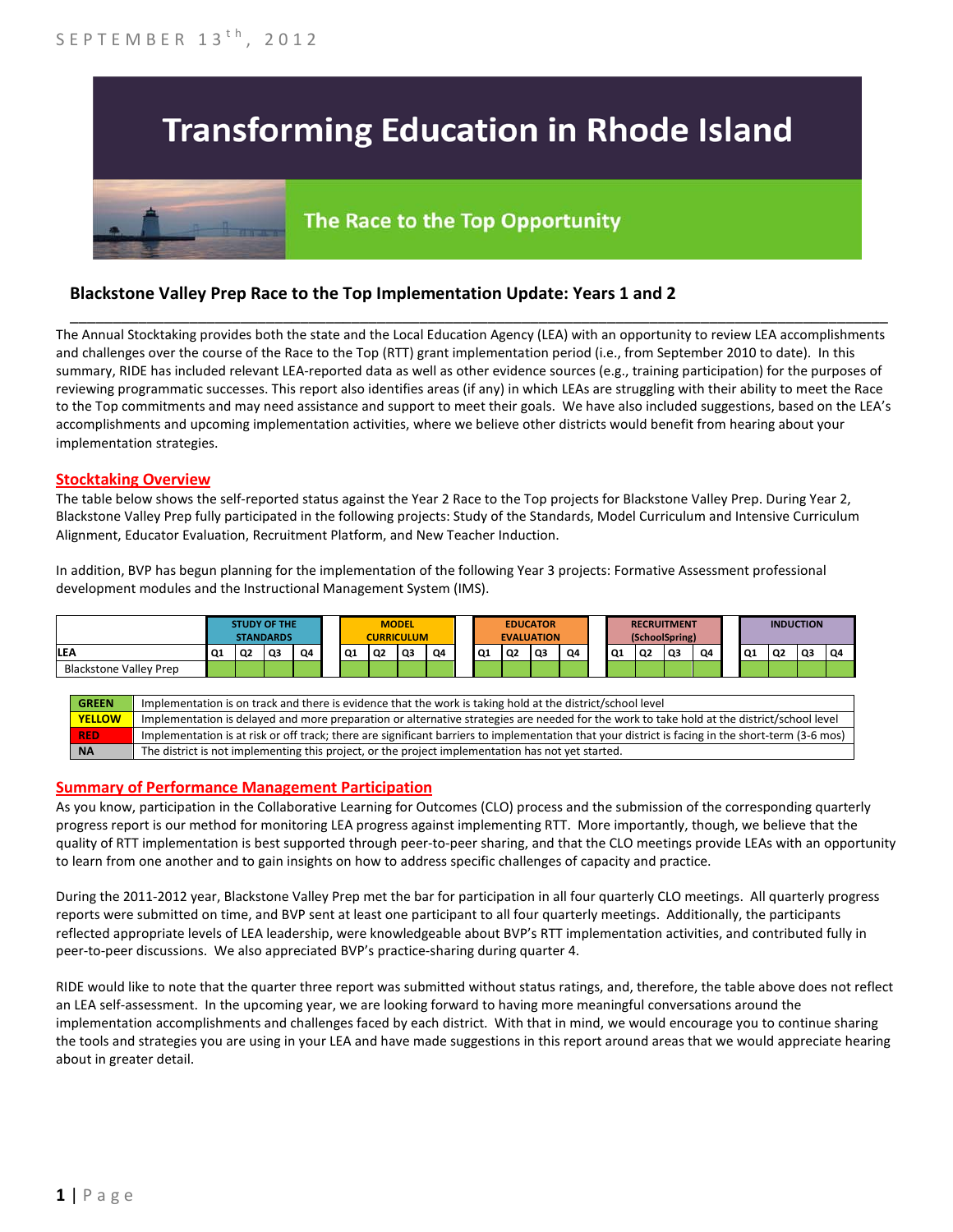#### **System of Support 1: Standards and Curriculum**

As of August 2012, Blackstone Valley Prep is on track against the System of Support 1 Year 1 and Year 2 commitments and tasks for Race to the Top, reflected in the tables below. Based on the quarterly progress reports submitted by BVP, we have assessed the LEA as 'on track', 'delayed' or 'off track/at risk' on each task utilizing the criteria described on page 1 of this report.

| <b>Study of the Standards</b>                                   | Year 1:<br>SY10-11 | Year 2:<br>SY11-12 |  |
|-----------------------------------------------------------------|--------------------|--------------------|--|
| Identify educators to participate in the Study of the Standards | $X^*$              |                    |  |
| Specify names and invite participants                           |                    |                    |  |
| Coordinate schedule with RIDE for all participants              |                    | ∧                  |  |
| Complete planned educator training                              | $\mathbf{\Lambda}$ | ∧                  |  |

*\*Please note: the 'x' in the above table represents the anticipated completion timeline set by RIDE, not when the district completed the task.*

| Intensive Curriculum Alignment and Model Curriculum Development                                                                                                                                                                                           |   |   | Year 2:<br>SY11-12 |  |
|-----------------------------------------------------------------------------------------------------------------------------------------------------------------------------------------------------------------------------------------------------------|---|---|--------------------|--|
| Develop and communicate a multi-year Transition Plan for the Common Core State Standards implementation, including clear<br>expectations for school level transition benchmarks and a plan for developing a curriculum aligned to the CCSS in grades K-12 |   |   | ⋏                  |  |
| Identify opportunities for educators to work collaboratively to deepen understanding of CCSS (e.g. Common Planning Time, grade<br>level team, department meetings, faculty meetings)                                                                      |   | x | x                  |  |
| Conduct analyses of each core curricula to ensure that each is aligned to standards, guaranteed and viable                                                                                                                                                | х |   |                    |  |
| ldentify which, if any, curriculum development is needed as well as the method by which curriculum will be developed (i.e. Model<br>Curriculum with the Charles A. Dana Center, through an LEA cohort, or individually)                                   |   |   |                    |  |
| Create implementation plan, including the identification of aligned resources, to support roll out of new curricula                                                                                                                                       |   | x | x                  |  |
| Develop curriculum aligned to the Common Core State Standards, including participation in Dana Center curriculum writing and<br>leadership sessions (if applicable)                                                                                       |   | X | Χ                  |  |

As noted in Blackstone Valley Prep's quarterly progress reports, the LEA met their RTT goals (i.e., 4 per building) for educator participation in the Study of the Standards training sessions. In addition, BVP educators attended supplemental RIDE professional development geared towards increasing readiness to transition through focusing on text complexity, developing text-dependent questions, and deepening understanding of the mathematics standards.

Blackstone Valley Prep has made significant progress against implementing a guaranteed and viable curriculum aligned to the new Common Core State Standards. BVP has leveraged their partnership with the Achievement Network and, as a result, has developed mathematics and ELA interim assessments aligned to CCSS and PARCC for grades 2, 5, and 6. The Achievement Network has also provided data coaching for teachers, which will increase their readiness to transition to the Common Core and PARCC assessment.

During the 2011-2012 school year, educators from Blackstone Valley Prep attended a Measured Progress-sponsored NECAP item analysis in order to build a deeper understanding of the alignment between the NECAP results and anticipated PARCC and CCSS curriculum. BVP also hired a Director of Academics to oversee K-12 curriculum development, and the LEA utilized weekly professional development sessions for curriculum development work. Staff members worked on further curriculum alignment over the summer 2012 and created summative assessments to allow for backwards planning.

In their quarterly progress reports, Blackstone Valley Prep noted that they have encountered the following challenges around this work:

• Conflicts between RIDE-scheduled Study of the Standards sessions and school schedules/professional development days

We want to thank Blackstone Valley Prep for sharing the LEA's approach to curriculum alignment and development at the quarter four CLO meeting; we believe that the sharing of those practices will accelerate the transition to the Common Core for all districts involved in this important work. In the upcoming school year, we hope that you will take the opportunity to share the curriculum materials you are developing with your fellow CLO colleagues, and/or with all districts through the Instructional Management System (IMS).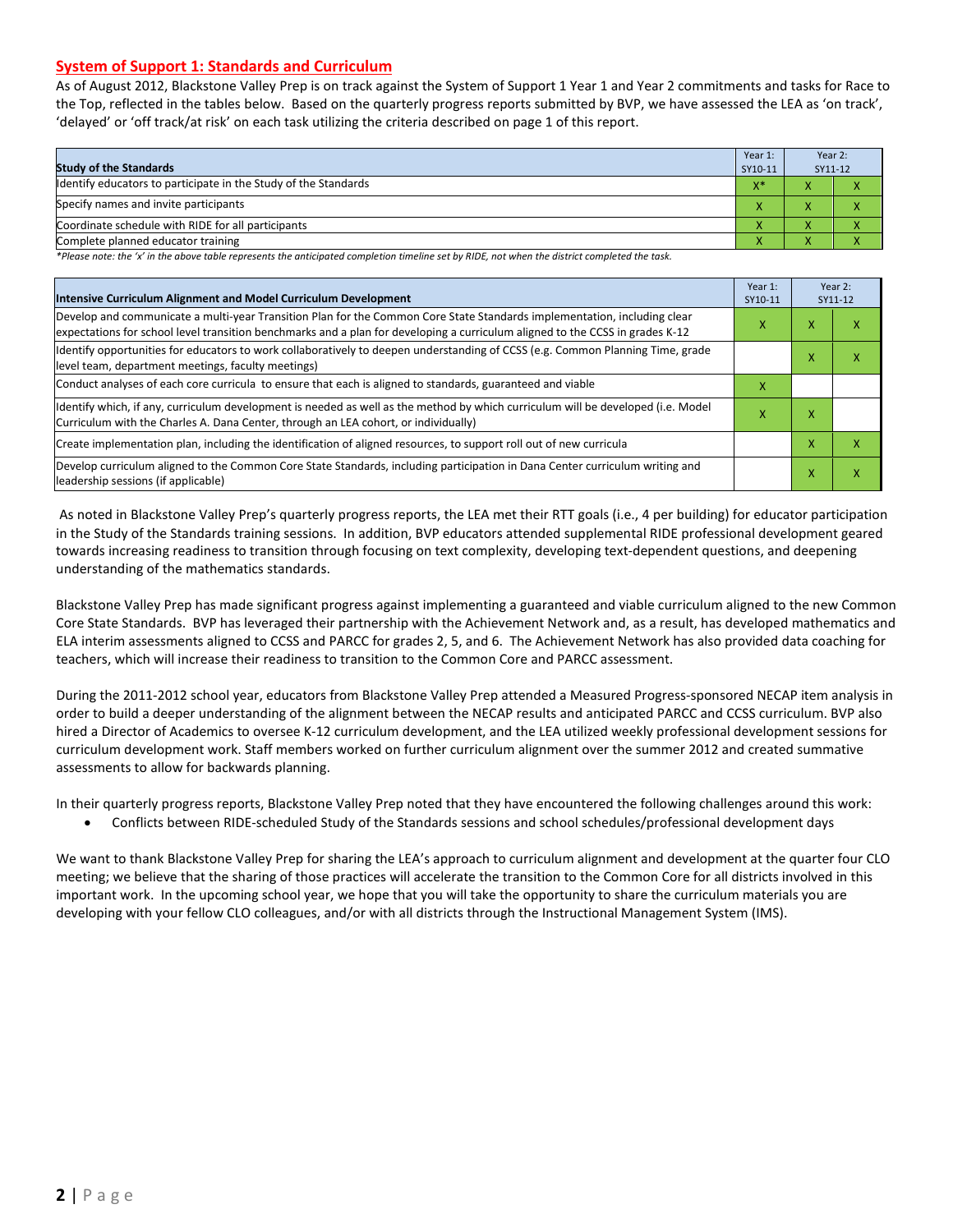#### **System of Support 2: Instructional Improvement Systems**

As of August 2012, Blackstone Valley Prep is on track against the System of Supports 2 Year 1 and 2 commitments and tasks for Race to the Top. Thus far, BVP has reported that they intend to partially implement the Formative Assessment online professional development modules with a small number of new teachers and will fully implement the fixed-form Interim Assessments for all grades in both ELA and math. Additionally, BVP registered for/attended training on the Instructional Management System (IMS) Primary (Pinnacle) and RtI (Exceed) platforms.

Our records indicate that the LEA did not attend the Formative Assessment PD facilitator orientation sessions, which took place in August 2012, and has not yet registered to attend training on the administration and scoring of the interim assessments, which takes place in late September 2012. Should BVP need additional support on their implementation of the modules, we would encourage the LEA to reach out directly to the RIDE point person for that project.

RIDE would like to remind the LEA that several crucial configuration steps that must be taken before the LEA can implement the RTT data systems (including the IMS and Educator Performance and Support System (EPSS)), such as identification of LEA configuration administrators. Additionally, some functionality in the IMS is dependent upon the timely submission of Teacher-Course-Student data. For questions or concerns, contac[t helpdesk@RIDE.ri.gov](mailto:helpdesk@RIDE.ri.gov)

In the upcoming CLO sessions, we look forward to hearing about the successes and challenges that Blackstone Valley Prep has encountered while implementing these systems, as well as the LEA's progress around building teacher engagement in the various IMS tools and resources.

| <b>Formative Assessment Online Professional Development Modules</b>                                                                                                                                      | Year 1:<br>SY10-11 | Year 2:<br>SY11-12 |
|----------------------------------------------------------------------------------------------------------------------------------------------------------------------------------------------------------|--------------------|--------------------|
| Create multivear plan for implementation of formative assessment PD modules, including the process and timelines by which all<br>educators will participate in the formative assessment training modules |                    |                    |
| Ildentify facilitators who will support the implementation of formative assessment practices in daily instruction                                                                                        |                    |                    |

| <b>Instructional Management System (IMS)</b>                                                                                                                                                                                           | Year 1:<br>SY10-11                            |   | Year 2:<br>SY11-12 |
|----------------------------------------------------------------------------------------------------------------------------------------------------------------------------------------------------------------------------------------|-----------------------------------------------|---|--------------------|
| Designate an LEA data steward to support decision making around data collections and systems implementation and to provide input<br>and feedback on data initiatives through designated representatives                                | Identify<br><b>LEA Data</b><br><b>Steward</b> | x |                    |
| Maintain data quality standards of local student information systems and upload local assessment data and program information as<br>required by RIDE in a timely manner                                                                | x                                             | x | x                  |
| Review the RIDE IMS Training Plan and develop a multivear training and implementation plan to provide all educators with access<br>and training on the system                                                                          |                                               |   |                    |
| Based on IMS Training Plan guidance, register and attend training for Administrative Users (i.e. users who will maintain and configure<br>both the Primary IMS and RtI Module) and LEA Trainers (i.e. staff to be trained as trainers) |                                               |   |                    |
| Following RIDE training, LEA Administrative Users and LEA Trainers configure the IMS for educator use and to provide end users with<br>access and training needed to utilize the IMS for daily activities                              |                                               |   |                    |

| <b>Interim Assessments</b>                                                                                              | Year 1:<br>SY10-11 | Year 2:<br>SY11-12 |
|-------------------------------------------------------------------------------------------------------------------------|--------------------|--------------------|
| Identify method by which all educators will have access to interim assessments                                          |                    |                    |
| Develop timeline for training of all educators in the use of interim assessments utilizing train-the-trainer model      |                    | X                  |
| Develop protocols or expectations regarding the use of interim assessment to inform instruction including timelines for |                    | $\mathbf v$        |
| administration and process for scoring and reporting results                                                            |                    |                    |

Thus far, Blackstone Valley Prep has reported that they do not plan to implement the 'Data Use' professional development series during the 2012-2013 school year.

| 'Data Use' Professional Development                                                                                                                                                                                                                                                     | Year 1:<br>SY10-11 | Year 2:<br>SY11-12 |
|-----------------------------------------------------------------------------------------------------------------------------------------------------------------------------------------------------------------------------------------------------------------------------------------|--------------------|--------------------|
| Complete a needs assessment survey indicating the use of and collaboration around data within schools and across the LEA                                                                                                                                                                |                    | X                  |
| Based on RIDE implementation plan, determine the timing (i.e. Year 1, Year 2, or staggered across Year 1 and Year 2) of LEA<br>participation in 'Data Use' Professional Development and provide RIDE with the schools that will participate in Year 1 and/or Year 2<br>training cohorts |                    | X                  |
| In coordination with RIDE, select 'Data Use' training dates for each cohort of schools, as applicable                                                                                                                                                                                   |                    | Year 1             |
| Identify and provide RIDE with the leadership team members from each school who will participate in the Year 1 and/or Year 2<br>training cohorts, as applicable                                                                                                                         |                    | Year 1             |

*\* Please note that, for this project, 'year 1' refers to cohort 1 taking place during the 2012-2013 school year, and 'year 2' refers to cohort 2 taking place during the 2013-2014 school year.*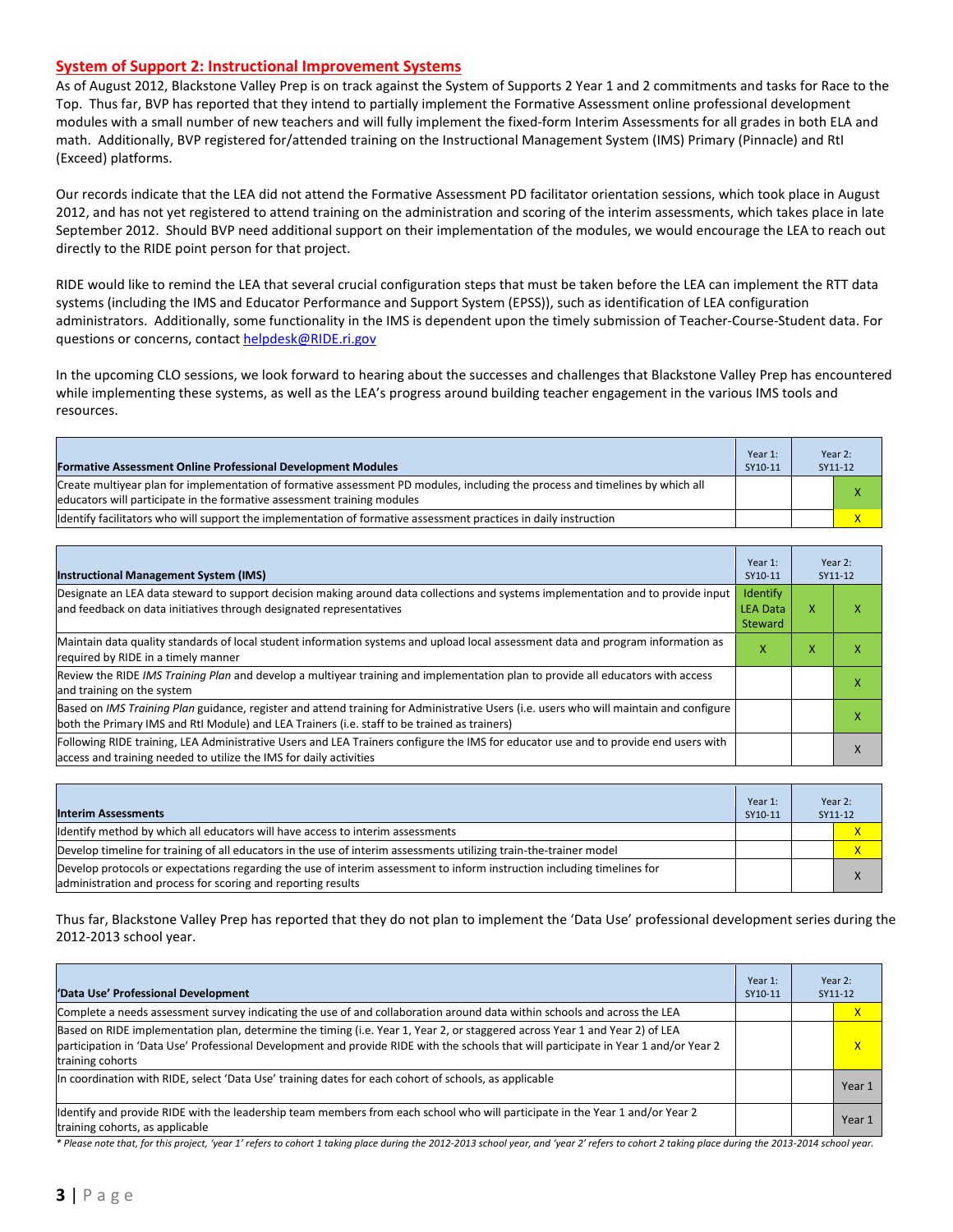#### **System of Support 3: Educator Effectiveness**

As of August 2012, Blackstone Valley Prep is on track against the System of Support 3 Year 1 and 2 commitments and tasks for Race to the Top.

| <b>Educator Evaluation</b>                                                                                                                                                                            |   |   | Year 2:<br>SY11-12 |
|-------------------------------------------------------------------------------------------------------------------------------------------------------------------------------------------------------|---|---|--------------------|
| Participate in educator evaluation model design, development and refinement feedback opportunities.                                                                                                   | x | x |                    |
| Identify District Evaluation Committee members, responsible for monitoring the implementation of the system and providing<br>recommendations to LEA leadership teams.                                 | x | X | х                  |
| Participate in field testing to support RI Model development                                                                                                                                          | x |   |                    |
| ldentify individuals who will serve as primary and, if applicable, secondary/complementary evaluators                                                                                                 | x |   | x                  |
| Send all required evaluators to RIDE-provided evaluator training on model; Send evaluators and system administrators to training on<br>the Educator Performance Support System (EPSS) data system     | x | X | x                  |
| Examine LEA Policies and Contracts for Challenges; where applicable, consider memorandums of understanding or contract renewal<br>language which will support district implementation of evaluations. |   | X | x                  |
| Create a plan for the appropriate use of funds to support implementation of educator evaluation system.                                                                                               |   |   | л                  |
| Complete required RI Model components of educators and building administrator evaluations.                                                                                                            |   |   | x                  |
| Submit evaluation data and documentation (e.g. component and summative level ratings, verified rosters); provide other requested<br>information to support RIDE research and system improvement.      |   |   | x                  |

Based on their quarterly progress reports, Blackstone Valley Prep has implemented all components of the Rhode Island Model for teacher and building administrator evaluations and submitted final summative evaluation ratings to RIDE.

To support teacher understanding of the evaluation process, the LEA built structures for more efficient organization, including spreadsheets linked to an Aspen workflow and the utilization of school office managers to schedule observations and conferences. BVP had several teacher leaders participate in summer professional development on the evaluation model, as they will have observation and evaluation support duties in the 2012-2013 school year. Additionally, to support evaluation implementation, BVP created a District Evaluation Committee (composed of teachers, support personnel, and administrators) and submitted those names to RIDE.

Blackstone Valley Prep attended all evaluation training modules offered by RIDE during the 2011-2012 school year, and evaluators from the LEA attended the summer training Academies. We want to remind the LEA that all personnel responsible for evaluating teachers and building administrators must attend two half-days of additional professional development taking place over the 2012-2013 school year as well as online observation practice in addition to the Academy training during summer 2012; personnel responsible for evaluating both teachers and building administrators (e.g., a principal who evaluates teachers and an assistant principal) are only required to attend the *Academy for Personnel Evaluating Teachers*.

In their quarterly progress report, Blackstone Valley Prep noted that they have encountered the following challenges around this work:

• Minor challenges related to personnel changes/transitions

We hope that BVP will consider sharing the strategies and resources they are using to support their evaluation process during the upcoming CLO meetings.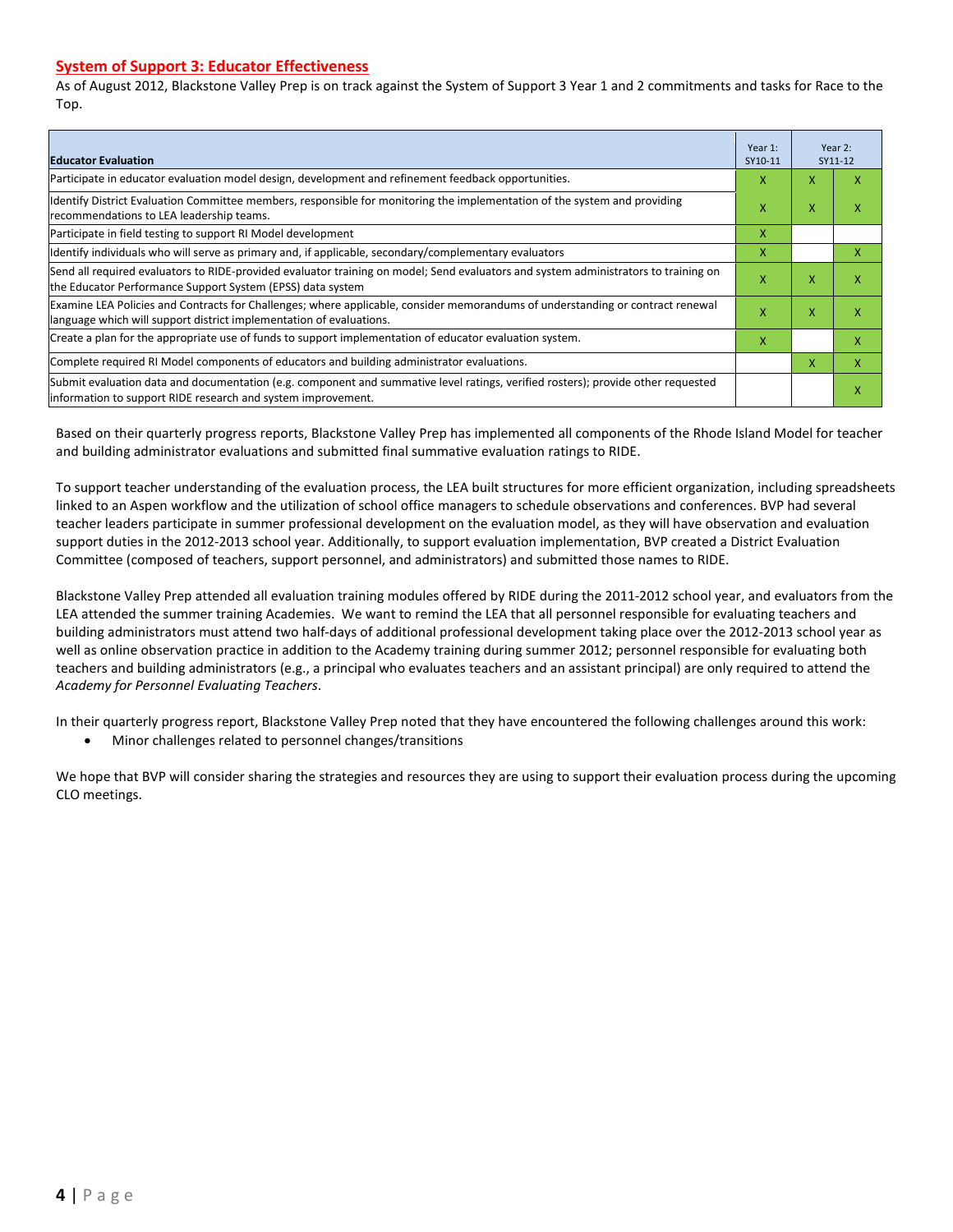#### **System of Support 4: Human Capital Development**

As of August 2012, Blackstone Valley Prep is on track against the System of Support 4 Year 1 and 2 commitments and tasks for Race to the Top.

| <b>Recruitment (SchoolSpring)</b>                                                            | Year 1:<br>SY10-11 |                          | Year 2:<br>SY11-12 |
|----------------------------------------------------------------------------------------------|--------------------|--------------------------|--------------------|
| Provide RIDE with feedback on the desired functionality of a state-wide recruitment platform | $\mathbf v$        |                          |                    |
| Attend orientation sessions with selected vendor and train relevant personnel as needed      |                    | $\overline{ }$           |                    |
| (Post open positions using the state-wide Recruitment Platform (SchoolSpring)                |                    | $\overline{\phantom{a}}$ |                    |

| <b>Beginning Teacher Induction</b>                                                                                                                                            | Year 1:<br>SY10-11 |   | Year 2:<br>SY11-12 |
|-------------------------------------------------------------------------------------------------------------------------------------------------------------------------------|--------------------|---|--------------------|
| Provide RIDE with feedback around the proposed design of the Induction Coach program                                                                                          |                    |   |                    |
| If applicable, recommend potential Induction Coaches to RIDE                                                                                                                  | x                  |   |                    |
| Review and revise hiring policies, timelines and processes in order to support appropriate and timely projections for anticipated hires<br>requiring induction coach services |                    |   | ⋏                  |
| Provide RIDE with list of beginning teachers who will receive Induction Coach support in a timely manner in order to ensure that all<br>beginning teachers have coaching      |                    |   |                    |
| Participate in RIDE-provided information opportunities in order to learn about induction coach program                                                                        | ж                  | ж |                    |

In preparation for the 2012-2013 school year, Blackstone Valley Prep began utilizing the SchoolSpring recruitment platform to recruit for open positions. In addition, the LEA used other resources for talent recruitment, including hosting recruitment events and forming a partnership with Teach for America.

During the 2011-2012 school year, Blackstone Valley Prep had 11 beginning teachers who were supported by a RIDE induction coaches. In the upcoming year, BVP will continue their participation in this initiative. Additionally, in order to ensure that Induction Coaches had LEAspecific context, BVP requested that the coaches participate in staff professional development in summer 2012.

In the upcoming CLO sessions, RIDE looks forward to engaging in a deeper conversation around the revisions that Blackstone Valley Prep and other LEAs have made to their hiring policies, timelines, and processes in order to support broader human capital initiatives including recruitment of highly qualified and diverse candidates and providing data-driven induction support to beginning teachers.

The contents of this report were developed under a Race to the Top grant from the U.S. Department of Education. However, those contents do not necessarily represent the policy of the U.S. Department of Education, and you should not assume endorsement by the Federal Government.